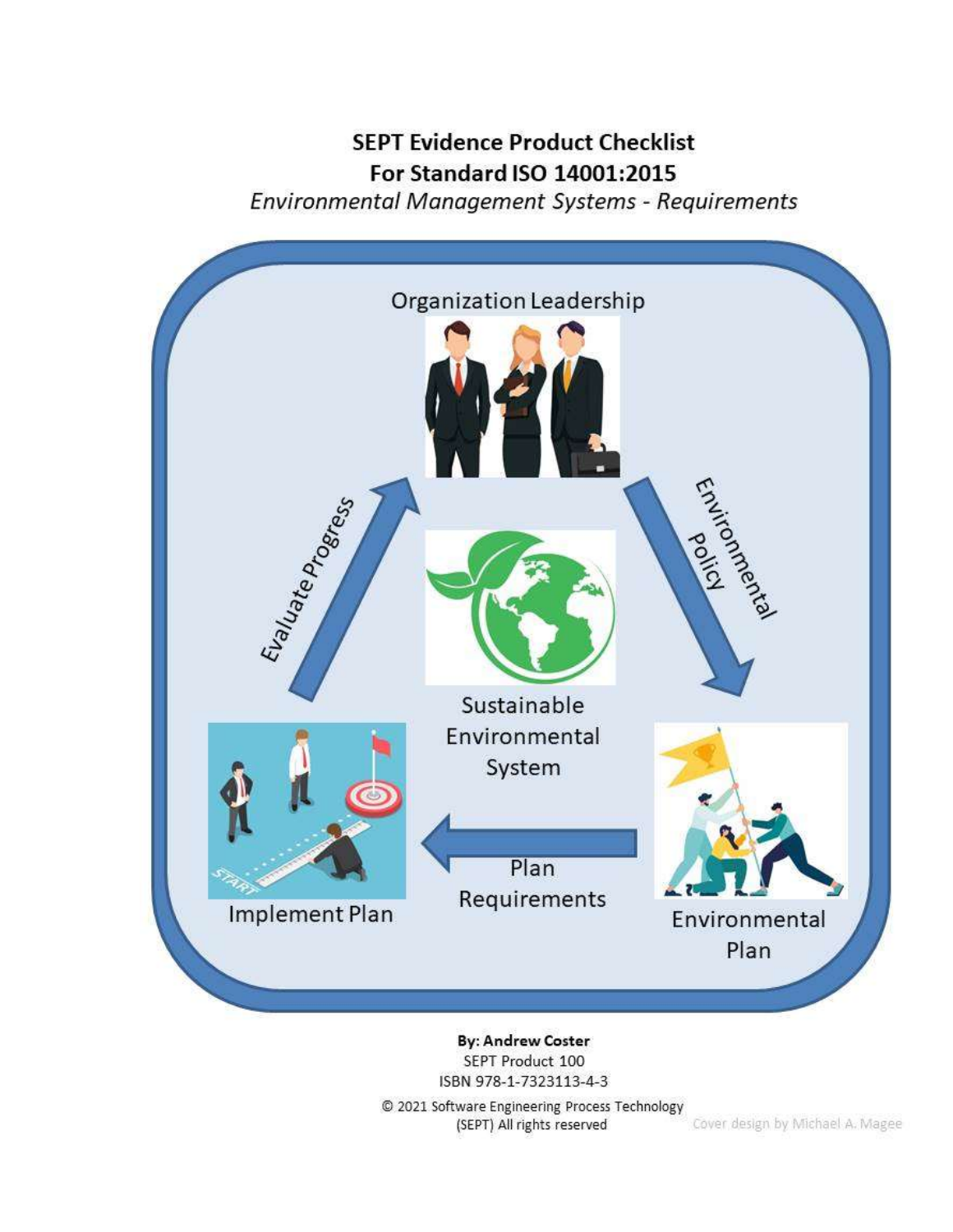| <b>Contents</b>                                                                    |  |
|------------------------------------------------------------------------------------|--|
|                                                                                    |  |
|                                                                                    |  |
|                                                                                    |  |
|                                                                                    |  |
| Overview of ISO 14001:2015 - Environmental Management: Requirements- The Standard4 |  |
|                                                                                    |  |
|                                                                                    |  |
|                                                                                    |  |
|                                                                                    |  |
|                                                                                    |  |
|                                                                                    |  |
|                                                                                    |  |
|                                                                                    |  |
|                                                                                    |  |
|                                                                                    |  |
|                                                                                    |  |
|                                                                                    |  |
|                                                                                    |  |
|                                                                                    |  |
|                                                                                    |  |
|                                                                                    |  |
|                                                                                    |  |
|                                                                                    |  |
|                                                                                    |  |
|                                                                                    |  |
|                                                                                    |  |
|                                                                                    |  |
|                                                                                    |  |
|                                                                                    |  |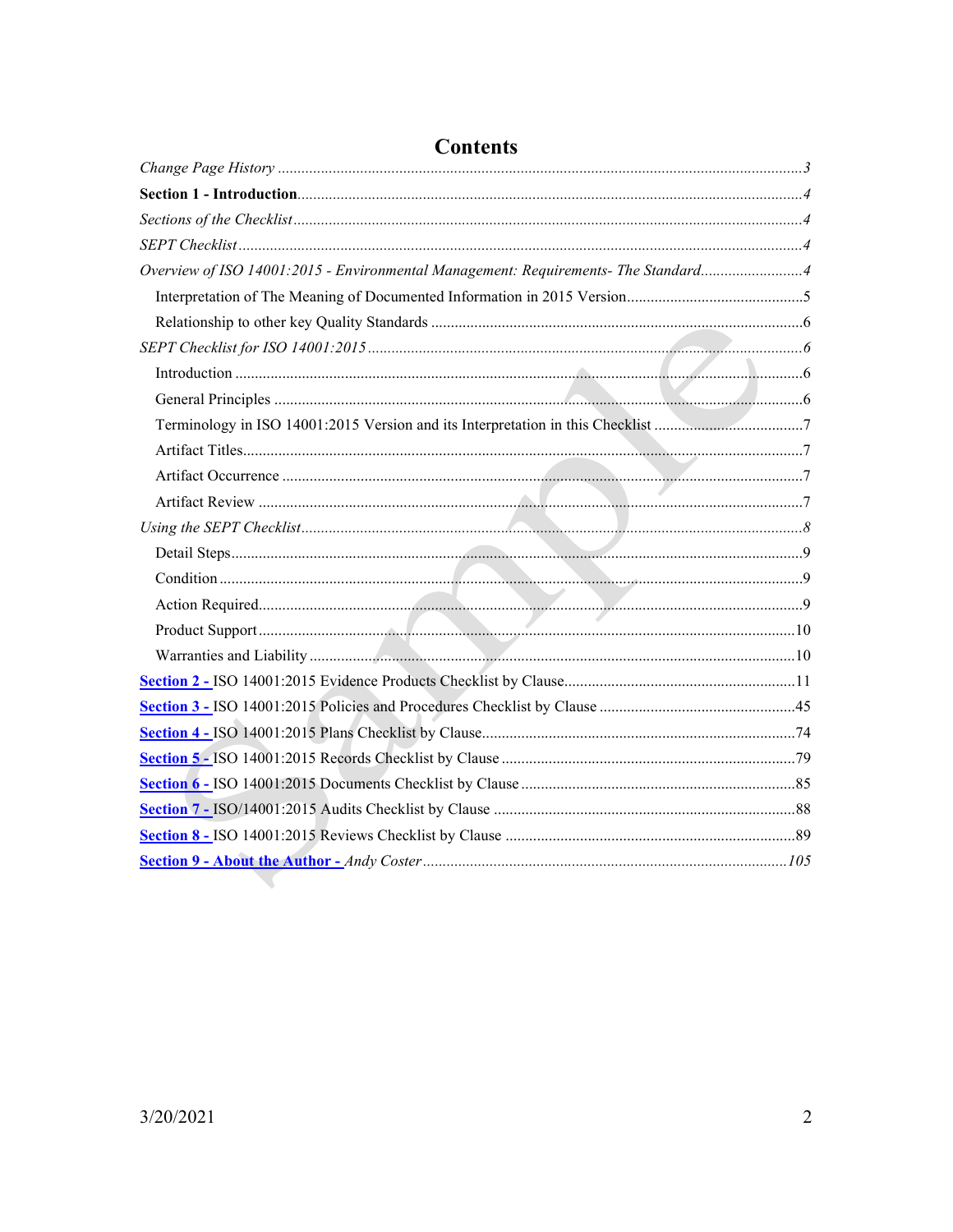# Change Page History

| Change<br>Date              |  | Reason                                     |  |  |
|-----------------------------|--|--------------------------------------------|--|--|
| 12-Mar-2021   First Version |  | Original checklist for the 2015 version of |  |  |
|                             |  | ISO 14001.                                 |  |  |
|                             |  |                                            |  |  |
|                             |  |                                            |  |  |
|                             |  |                                            |  |  |
|                             |  |                                            |  |  |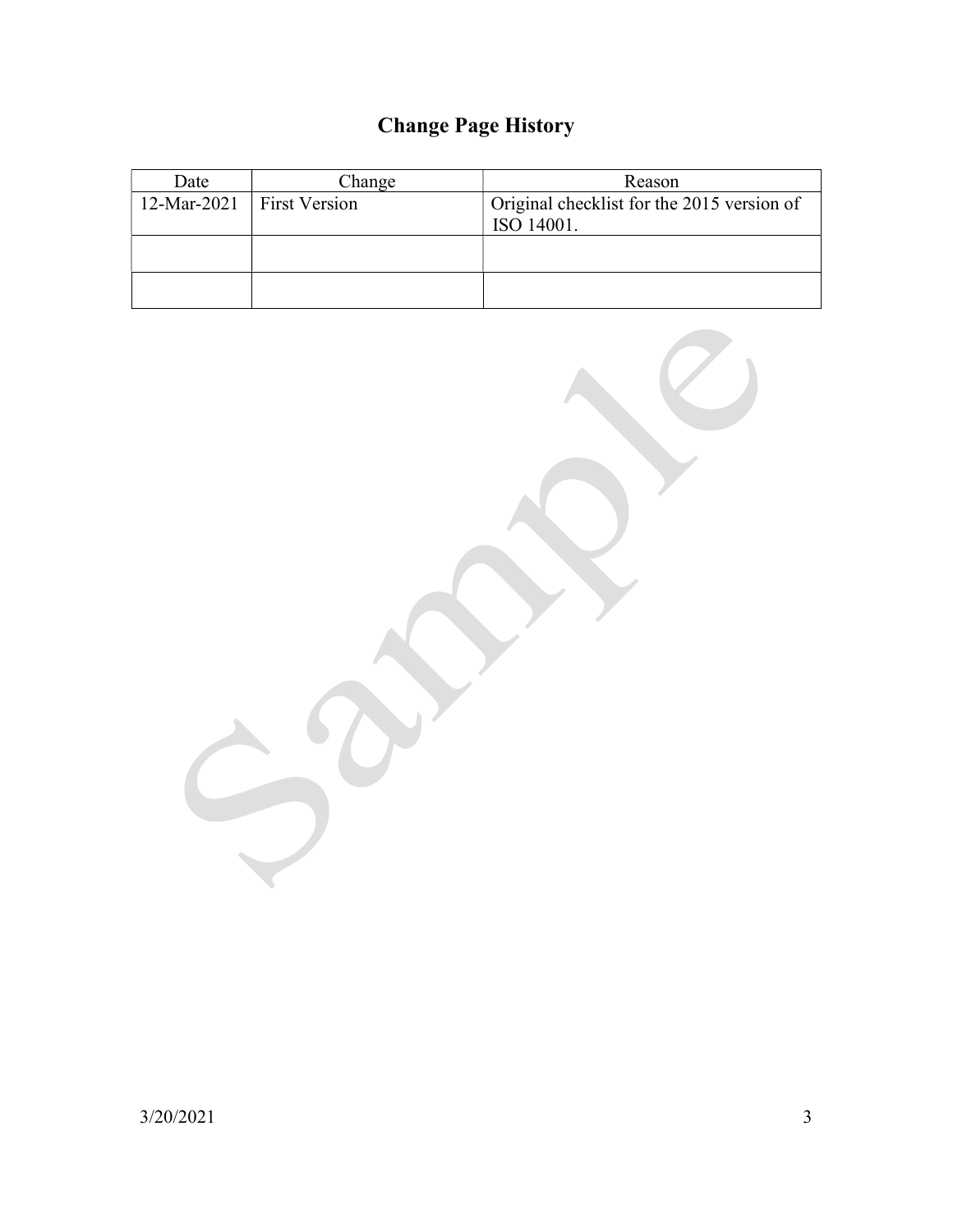## Evidence Product Checklist for ISO 14001:2015 – Environmental management systems - Requirements with guidance for use Section 1 - Introduction

#### Sections of the Checklist

This checklist is composed of 9 sections:

- Section 1. Introduction;
- Section 2. Composites of all required and suggested ISO 14001:2015 artifacts;
- Sections 3-8. Individual checklists for each type of artifact (policies, procedures, plans, records, documents, audits and reviews); and
- Section 9. About the author

#### SEPT Checklist

For 25 + years Software Engineering Process Technology (SEPT) has produced checklists for international standards. They have been produced for Medical Devices, Quality, Security and Software processes. Organizations buy and use these checklists for:

- 1. Performing a gap analysis-"Standard requirement" versus "what the organization does";
- 2. Ensuring that all the artifacts that are cited in the standard are addressed;
- 3. Providing the traceability by artifact from the standard to a process step;
- 4. Demonstrating that the organization was following an international standard in case of litigation;
- 5. Reducing cost by purchasing a checklist instead of developing one internally; and
- 6. Providing insurance that they have a checklist that is compiled by a company experienced in deciphering international standards and verified by domain experts.

### Overview of ISO 14001:2015 - Environmental Management: Requirements- The Standard

ISO 14001:2015 specifies the requirements for an environmental management system that an organization can use to enhance its environmental performance. ISO 14001:2015 is intended for use by an organization seeking to manage its environmental responsibilities in a systematic manner that contributes to the environmental pillar of sustainability. ISO 14001:2015 helps an organization achieve the intended outcomes of its environmental management system, which provide value for the environment, the organization itself and interested parties. Consistent with the organization's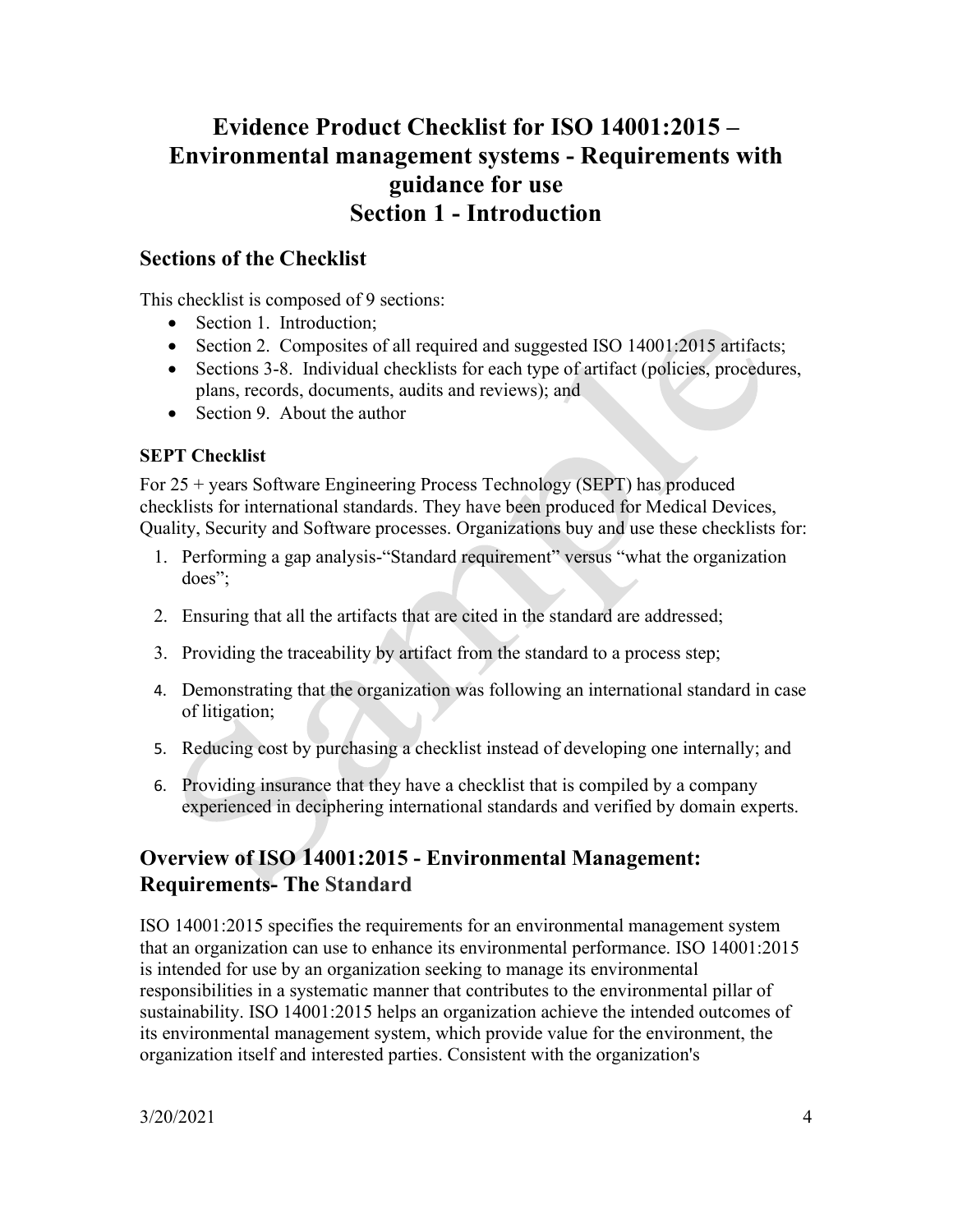environmental policy, the intended outcomes of an environmental management system include:

- + enhancement of environmental performance;
- + fulfillment of compliance obligations; and
- + achievement of environmental objectives.

ISO 14001:2015 is applicable to any organization, regardless of size, type and nature, and applies to the environmental aspects of its activities, products and services that the organization determines it can either control or influence considering a life cycle perspective. ISO 14001:2015 does not state specific environmental performance criteria.

ISO 14001:2015 can be used in whole or in part to systematically improve environmental management. Claims of conformity to ISO 14001:2015, however, are not acceptable unless all its requirements are incorporated into an organization's environmental management system and fulfilled without exclusion.

The framework introduced in this International Standard can be integrated into a Plan-Do-Check-Act (PDCA) Model, which can help new and existing users to understand the importance of a systems approach.

#### ISO 14001:2015 Requirements and Changes 1. The Meaning of "Documented Information" in ISO 14001:2015

References to requirements for documents and records that were in the 2008 version of ISO 14001 have been replaced by the term "documented information", which has to be "maintained" in the case of documents and "retained" in the case of records. The impact of this is that there is a greater focus on documents and records and less emphasis on written procedures.

Where ISO 14001:2015 refers to "information" rather than "documented information" (e.g., in 4.1: "The organization shall monitor and review the information about these external and internal issues"), there is no requirement that this information is to be documented. In such situations, the organization can decide whether it is necessary or appropriate to maintain documented information.

#### 2. Environmental management manual and procedures

There is now No requirement for an Environmental Manual – or documented procedures.

If you already have these, they can be retained or dropped (if the perceived value is less than their worth).

In many instances the easiest way to demonstrate your organization meets a requirement is by documents or records.

#### 3. Risk based thinking

In the 2008 version of ISO 9001 and ISO 14001 the terms "corrective and preventive action" were used.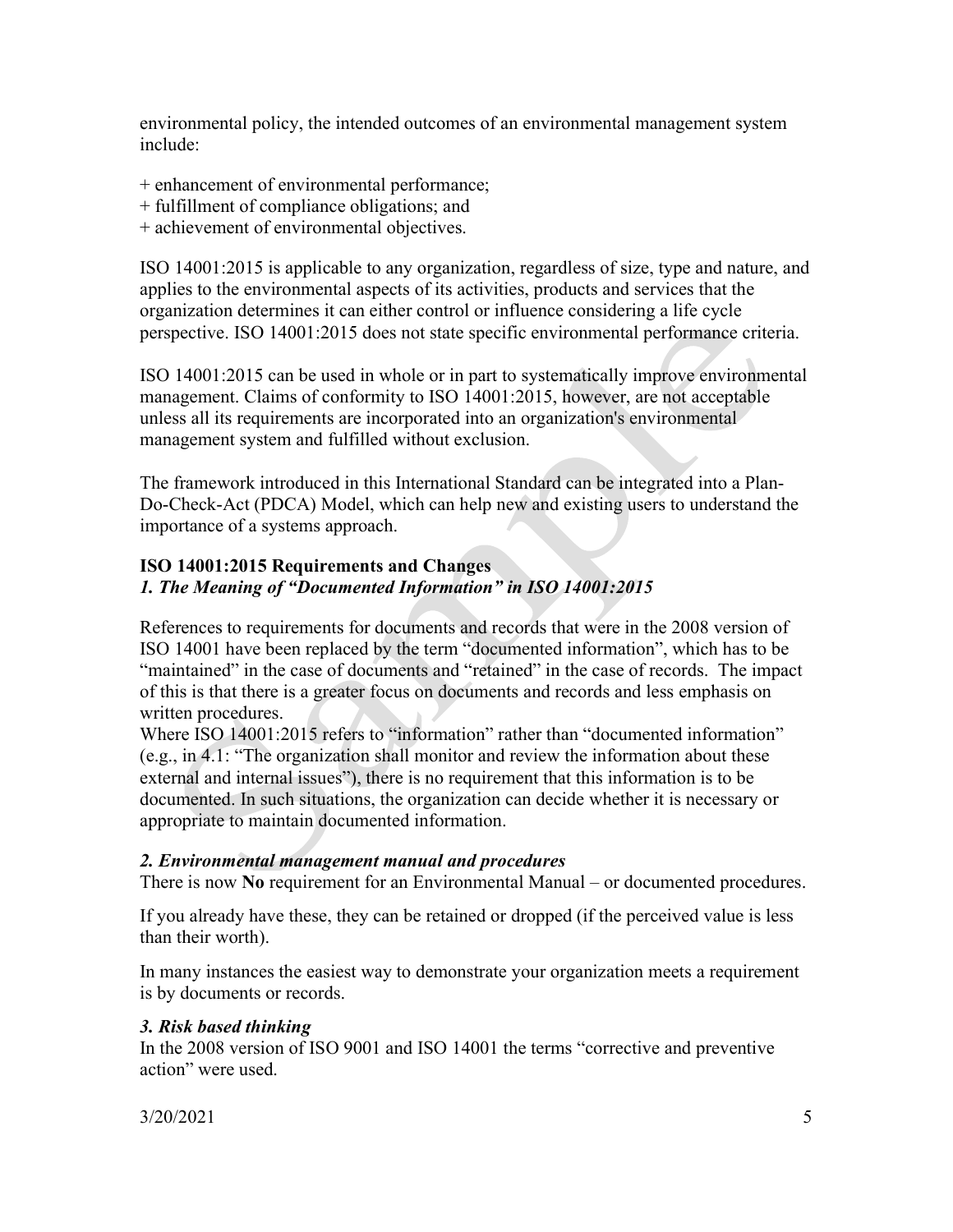Preventive action is replaced by **Risk based thinking** (assessment) allowing judgement in defining actions that are of benefit to the business. This appears as Risks and Opportunities in various places in the standard. However, "Corrective action" is still needed.

#### 4. Management commitment and review

No Environmental Representative is specifically required now.

ISO 14001:2015 still requires Top management commitment and environmental management to be related to business strategy and conformance to environmental requirements (laws). Management Review has been retained.

#### Relationship to other key Standards

ISO 14001:2015 is harmonized with ISO 9001:2015 requirements, both incorporating the common requirements of ISO management systems standards.

#### SEPT Checklist for ISO 14001:2015 Introduction

This is a checklist for standard ISO 1400:2015. The purpose of the checklist is to define clearly all the artifacts (policies, procedures, plans, records, documents, audits or reviews) that the underlying standard calls out. Furthermore, what constitutes physical evidence (Artifacts) to meet the guidance outlined in ISO 14001 is sometimes difficult to identify. To bridge this gap the author and SEPT experts have identified items of physical evidence called out in the standard based on their knowledge of the document and their experience in the standards field. Each item of physical evidence that was identified by these experts is listed in the checklist as an artifact (policies, procedures, plans, records, documents, audits or reviews).

The Author has carefully reviewed the document "ISO Standard 14001:2015 Environmental Management – Requirements" and defined the physical evidence required based upon this classification scheme. SEPT has conducted a second review of the complete list to ensure that the documents' producers did not leave out a physical piece of evidence that a "reasonable person" would expect to find. It could certainly be argued that if the document did not call it out then it is not required; however, if the standard was used by an organization to improve its process, then it would make sense to recognize missing documents. Therefore, there are documents specified in this checklist that are implied by the standard, though not specifically called out in the standard.

#### General Principles

This checklist was prepared by analyzing each clause of this document for the key words that signify a:

- Policy
- Procedure
- Plan
- Records
- Document (Including Manuals, Reports, and Specifications)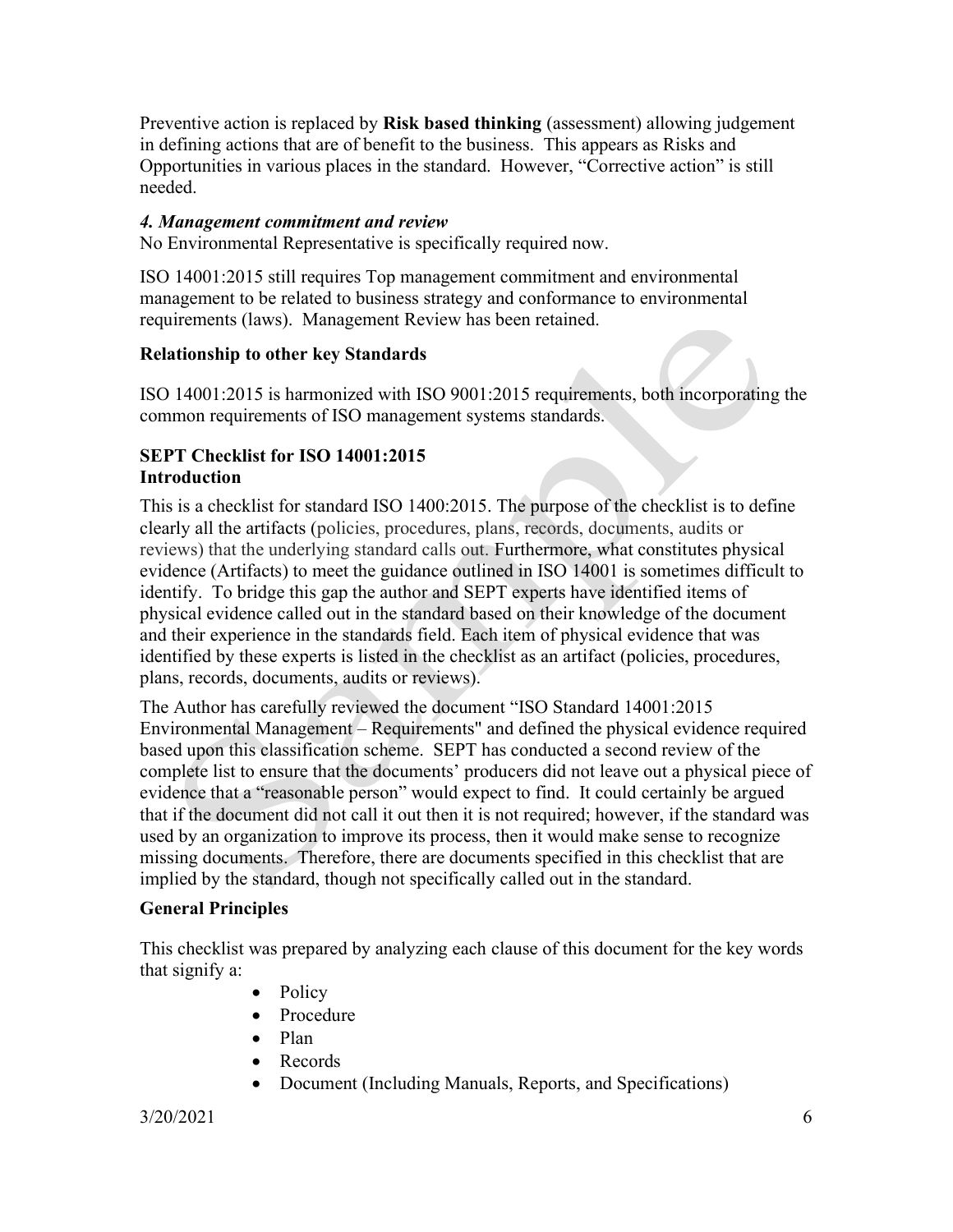- Audit
- Review

This checklist specifies evidence that is unique. After reviewing the completed document, the second review was conducted from a common sense "reasonable person" approach. If a document or other piece of evidence appeared to be required, but was not called out in the document, then it is added with an asterisk (\*) after its notation in the checklist. The information was transferred into checklist tables, based on the type of product or evidence. Required items are denoted by an underline to aid use of the checklist.

#### Artifact Titles

Within the checklist the word Organization has been included for the title of many artifacts, where the standard does not specifically state "EMS". In most organizations, within the title of an artifact the word Organization or EMS would be omitted, but for the most part the artifact would be included in the EMS. SEPT have used wording from ISO 14001 to define the title of an artifact. This has resulted in many long artifact titles. When combining related artifacts into a single artifact, it may be possible to shorten a title. For example, the "EMS Audit Conduct Procedure could be part of "EMS Audit Criteria and Scope Definition Procedure". A shortened title may be used for this such as "Audit Procedure" in line with the suggestion above.

#### Artifact Occurrence

If a document is called out more than one time, only the first reference is stipulated. There are occasional situations in which a procedure or document is not necessarily separate and could be contained within another document, depending upon the size and complexity of the project or business requirements.

#### Artifact Review

There must be an accompanying record of some type when a review has been accomplished. This record would define the findings of the review and any corrective action to be taken. For the sake of brevity this checklist does not call out a separate record for each review. All procedures should be reviewed but the checklist does not call out a review for each procedure, unless the standard calls out the procedure to be reviewed.

| <b>ISO 14001 word</b> | <b>Interpretation in this Checklist</b><br>$(R = Required, S = Suggested)$ |
|-----------------------|----------------------------------------------------------------------------|
| Achieve               | Procedure as S                                                             |
| Address               | Document or Procedure as S                                                 |
| Apply                 | Plan or Record as S                                                        |
| Assign                | Procedure as S                                                             |
| Audit                 | Audit as R                                                                 |

#### Terminology in ISO 14001:2015 and its Interpretation in this Checklist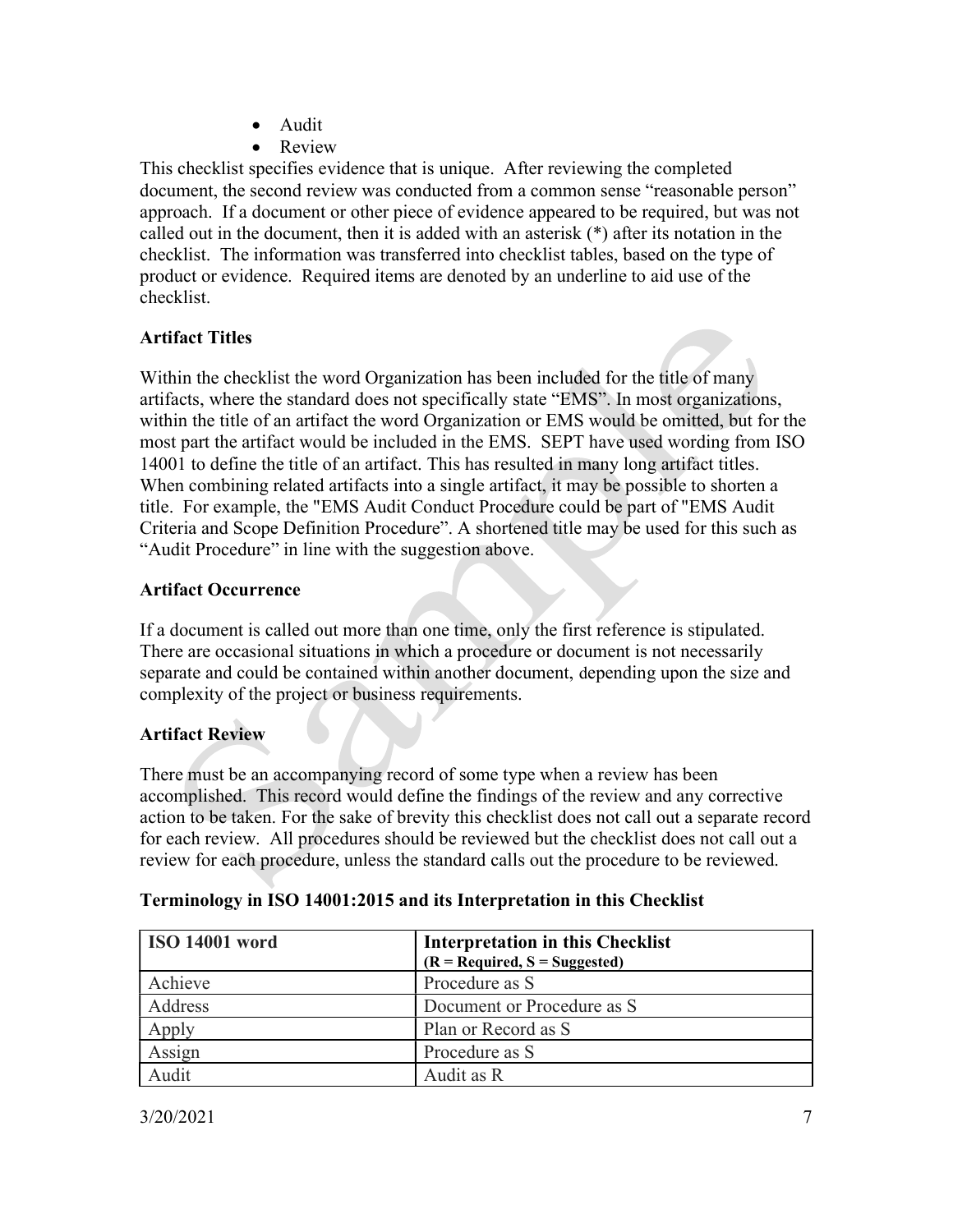| Communicating                 | Procedure as a S                                    |
|-------------------------------|-----------------------------------------------------|
| Consider                      | Review as S                                         |
| Continually Improve/ Improve  | Procedure as S                                      |
| Control                       | Procedure as S                                      |
| Demonstrate                   | Record as $R$ – could also include a Review as S or |
|                               | Procedure as S                                      |
| Determine                     | Procedure as S or sometimes a plan as well as S     |
| Ensure                        | Procedure as S                                      |
| Establish                     | Document as S                                       |
| Evaluate                      | Review as S                                         |
| Implement                     | Procedure as S                                      |
| Maintain                      | Document as S                                       |
| Maintain Documented           | Document as R                                       |
| Information                   |                                                     |
| Monitor                       | Procedure as S                                      |
| Plan                          | Plan as R                                           |
| Policy                        | Policy as R                                         |
| Process                       | Procedure as S                                      |
| Promoting                     | Procedure as S                                      |
| Provide                       | Procedure as S                                      |
| Retain                        | Record as R                                         |
| Retain Documented Information | Record as R                                         |
| Review                        | Review as R                                         |
| Support(ing)                  | Procedure as S                                      |

## Using the SEPT Checklist

When a company is planning to use "ISO 14001:2015 Environmental Management Systems – Requirements" standard, the company should review the evidence checklist. If the company's present process does not address an ISO 14001:2015 standard item, then this question should be asked: Is the evidence item required for the type of business of the company? If in the view of the company the evidence is not required, the rationale should be documented and inserted in the checklist and Environmental manual. This rationale should pass "the reasonable person rule." If the evidence is required, plans should be prepared to address the missing item(s).

There are artifacts specified in this checklist that are implied by the standard, though not specifically called out in the standard, and they are designated by an asterisk  $(*)$ throughout this checklist.

3/20/2021 8 The Author has called out these individual items separately to ensure that the organization does not overlook any facet of physical evidence. If the organization does not require a separate document, and an item can be a subset of another document or record, then this fact should be denoted in the detail section of the checklist for that item. This should be done in the form of a statement reflecting that the information for this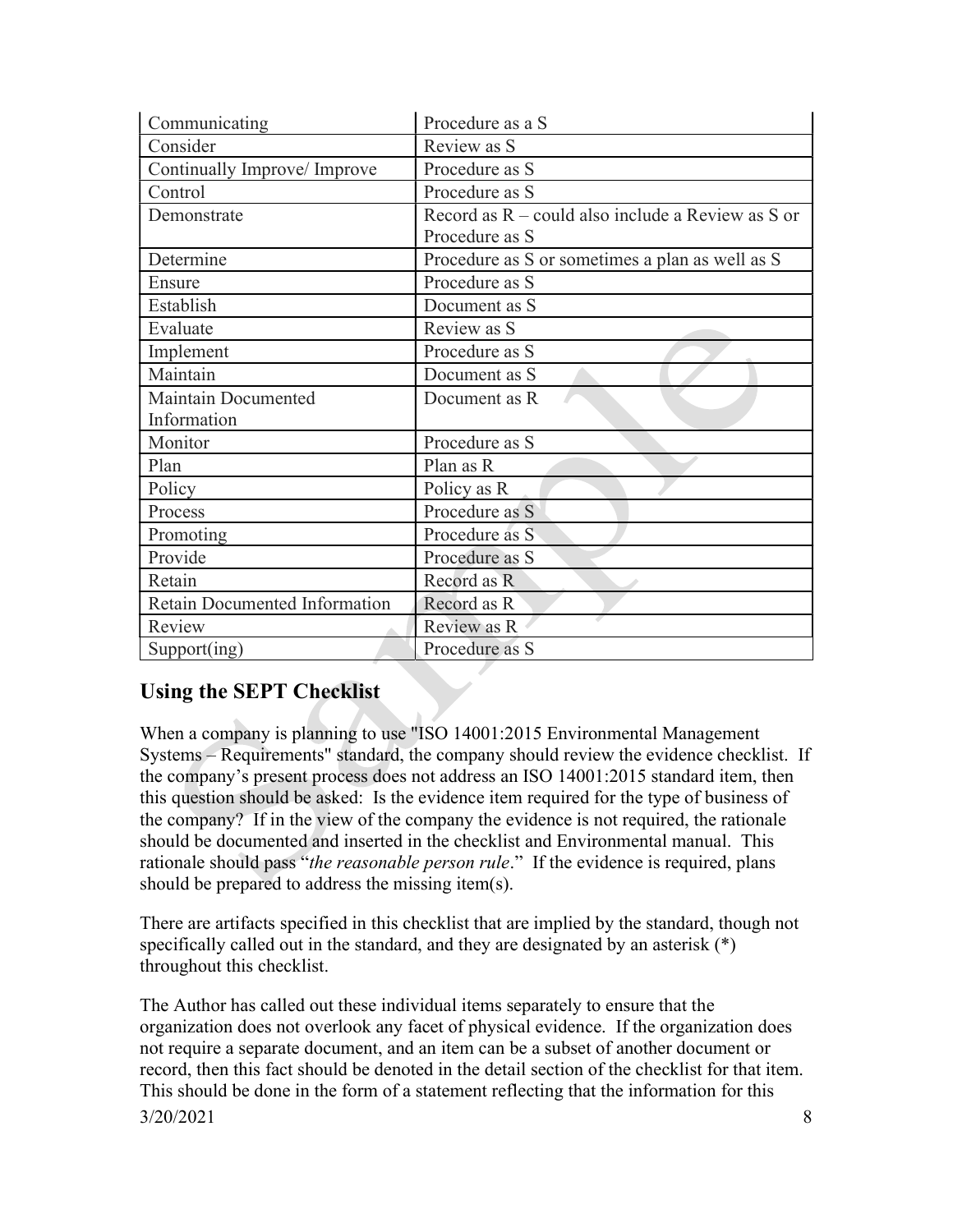document may be found in section XX of Document XYZ. If the organizational requirements do not call for this physical evidence for a particular project, this should also be denoted with a statement reflecting that this physical evidence is not required and why. The reasons for the evidence not being required should be clearly presented in this statement. Further details on this step are provided in the Detail Steps section of the introduction. The size of these documents could vary from paragraphs to volumes.

| <b>Artifact Type</b> | <b>Total</b>   |  |
|----------------------|----------------|--|
| Procedures/Policies  | 115            |  |
| Plans                | 25             |  |
| Records              | 28             |  |
| Documents            | 14             |  |
| Audits               | $\overline{2}$ |  |
| Reviews              | 62             |  |
| <b>Total</b>         | 246            |  |

In total, there are 246 artifacts included in the SEPT ISO 14001 checklist.

#### Detail Steps

An organization should compare the proposed output of their organization against the checklist. In doing this, they will find one of five conditions that exist for each item listed in the checklist. The following five conditions and the actions required by these conditions are listed in the table below.

|         | <b>Condition</b>                                                                                                                                                                                            | <b>Action Required</b>                                                                                                                                                                 |
|---------|-------------------------------------------------------------------------------------------------------------------------------------------------------------------------------------------------------------|----------------------------------------------------------------------------------------------------------------------------------------------------------------------------------------|
| $1_{-}$ | The title of the documented<br>evidence specified by the<br>checklist (document, plan, etc.)<br><i>agrees</i> with the title of the<br>evidence being planned by the<br>organization.                       | Record in checklist that the organization is<br>compliant.                                                                                                                             |
| $2^{1}$ | The title of the documented<br>evidence specified by the<br>checklist (document, etc.)<br><i>disagrees</i> with the title of the<br>evidence planned by the<br>organization but the content is<br>the same. | Record in the checklist the evidence title the<br>organization uses and record that the organization<br>is compliant, and the evidence is the same<br>although the title is different. |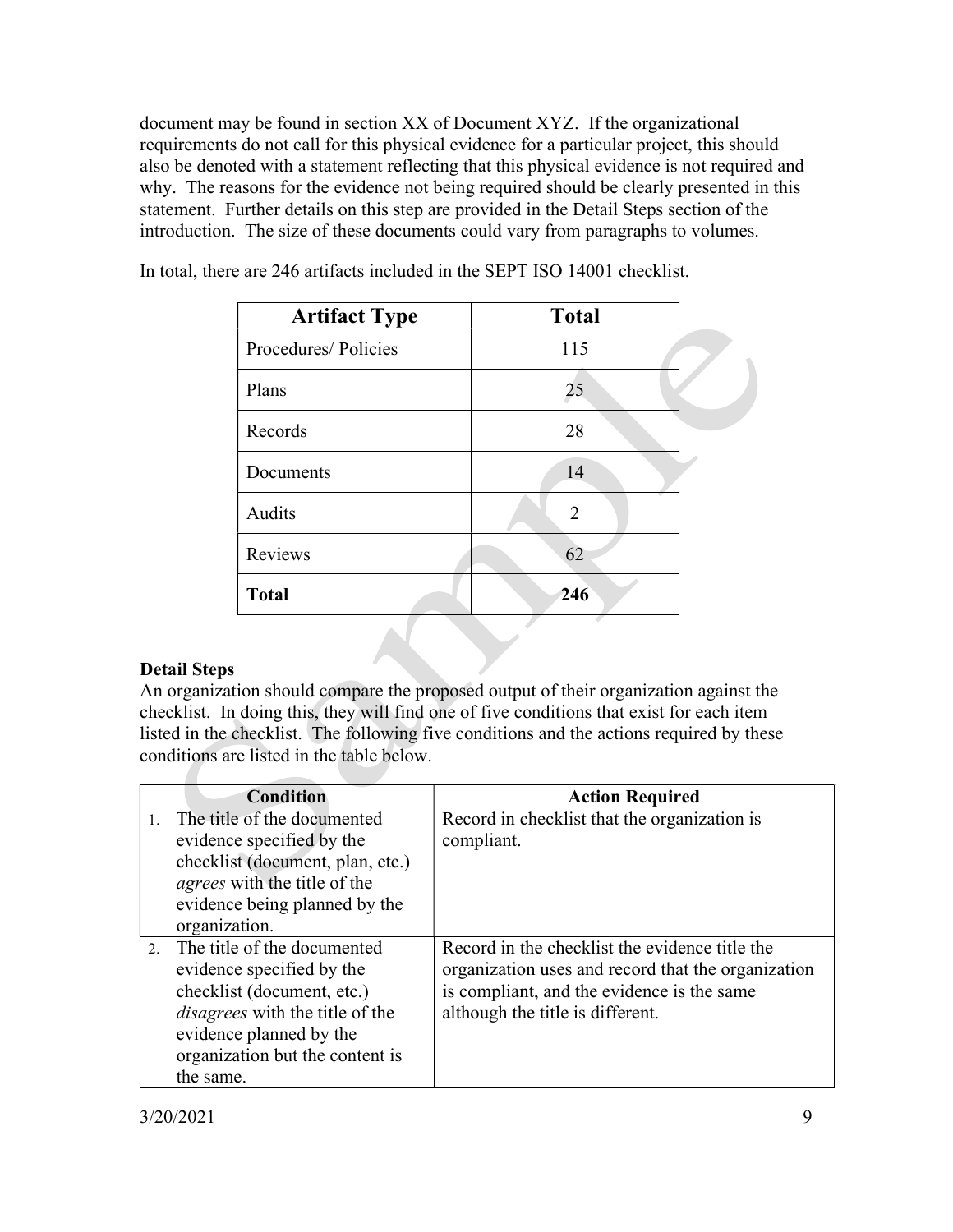| $\mathcal{Z}$ | The title of the documented            | Record in the checklist the title of the evidence  |
|---------------|----------------------------------------|----------------------------------------------------|
|               | evidence specified by the              | (document, etc.) in which this information is      |
|               | checklist (document, etc.) is          | contained.                                         |
|               | <i>combined</i> with another piece of  |                                                    |
|               | evidence.                              |                                                    |
|               | 4. The title of the documented         | Record in the checklist that the evidence is not   |
|               | evidence specified by the              | required and the rationale for this decision.      |
|               | checklist (document, etc.) is not      |                                                    |
|               | <i>planned</i> by the organization     |                                                    |
|               | because it is not required.            |                                                    |
|               | 5. The title of the documented         | Record in the checklist when this evidence will be |
|               | evidence called out by the             | planned and reference a plan for accomplishing the |
|               | checklist (document, etc.) is not      | task.                                              |
|               | <i>planned</i> by the organization and |                                                    |
|               | <i>should be planned by it.</i>        |                                                    |

#### Product Support

All reasonable questions concerning this checklist, or its use, will be addressed free of charge for 60 days from time of purchase, up to a maximum of 4 hours consultation time.

#### Warranties and Liability

Software Engineering Process Technology (SEPT) makes no warranties implied or stated with respect to this checklist, and it is provided on an "as is" basis. SEPT will have no liability for any indirect, incidental, special or consequential damages or any loss of revenue or profits arising under, or with respect to the use of this document.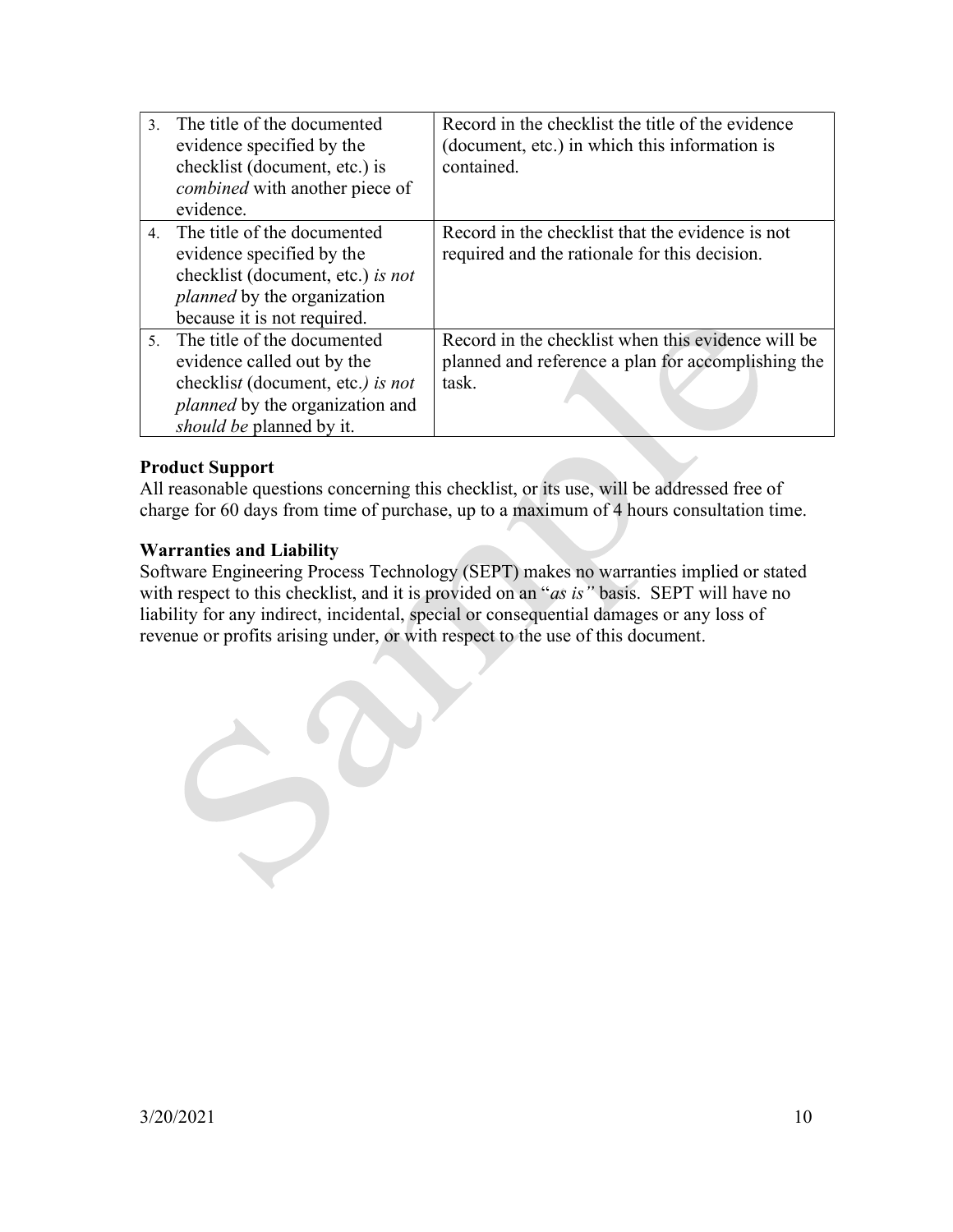## Section 2 ISO 14001:2015 Evidence Products Checklist by Clause

|     | <b>ISO 14001:2015 Clause</b>                         | Policies and                                                                                                                                                    | Plans | Records | Documents | <b>Audits and</b> |
|-----|------------------------------------------------------|-----------------------------------------------------------------------------------------------------------------------------------------------------------------|-------|---------|-----------|-------------------|
|     | <b>Number and Name</b>                               | Procedures                                                                                                                                                      |       |         |           | Reviews           |
| 4   | <b>Context of the</b>                                |                                                                                                                                                                 |       |         |           |                   |
|     | organization                                         |                                                                                                                                                                 |       |         |           |                   |
| 4.1 | Understanding the<br>organization and<br>its context | Environmental<br><b>Issues Affecting</b><br>the Organization<br>Determination<br>Procedure*<br>• External and<br>Internal Issues<br>Determination<br>Procedure* |       |         |           |                   |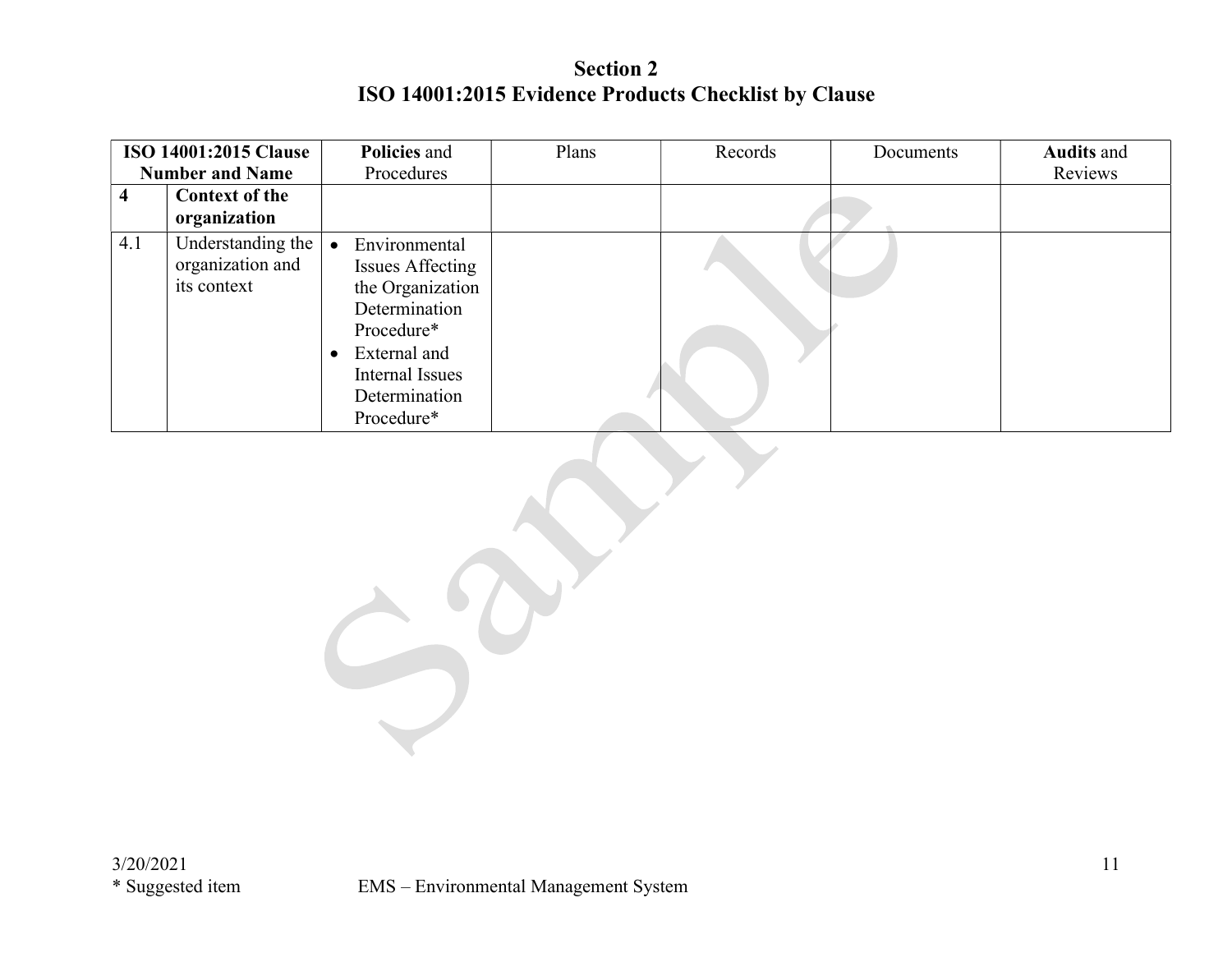## Section 2 ISO 14001:2015 Evidence Products Checklist by Clause

|     | <b>ISO 14001:2015 Clause</b>                                            | Policies and                                                                                                                                                                                                                                                                                                               | Plans | Records | Documents | <b>Audits and</b> |
|-----|-------------------------------------------------------------------------|----------------------------------------------------------------------------------------------------------------------------------------------------------------------------------------------------------------------------------------------------------------------------------------------------------------------------|-------|---------|-----------|-------------------|
|     | <b>Number and Name</b>                                                  | Procedures                                                                                                                                                                                                                                                                                                                 |       |         |           | Reviews           |
| 4.2 | Understanding the<br>needs and<br>expectations of<br>interested parties | • Environmental<br>Management<br>System (EMS)<br>Interested<br>Parties<br>Determination<br>Procedure*<br><b>EMS</b> Interested<br>$\bullet$<br>Parties<br>Requirements<br>(Needs and<br>Expectations)<br>Determination<br>Procedure*<br><b>EMS</b><br>$\bullet$<br>Compliance<br>Obligations<br>Requirements<br>Procedure* |       |         |           |                   |
|     |                                                                         |                                                                                                                                                                                                                                                                                                                            |       |         |           |                   |